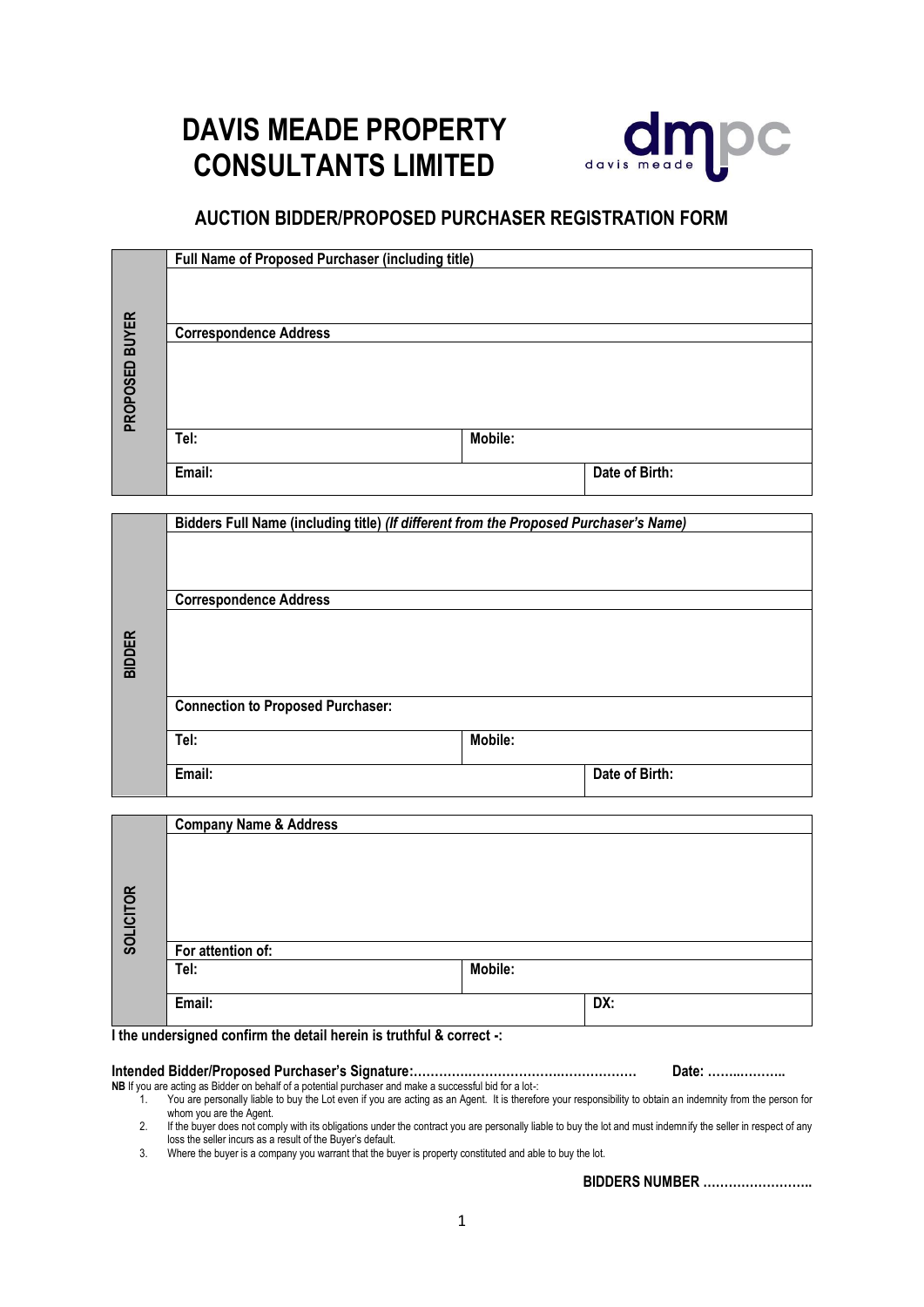# **SECTION 1: EVIDENCE OF BIDDER/PROPOSED PURCHASER'S NAME**

You should seek Evidence of **Name** by way of **photo ID**. (by viewing the **original item,** and retaining a **copy** of the details for the file).

# **Current full signed passport**

| Passport number | <b>Country Code</b> |  |
|-----------------|---------------------|--|
| Place of birth  | Date of birth       |  |
| Date of expiry  |                     |  |

### **Resident permit issued to EU nationals by Home Office**

| Unique number/reference |               |  |
|-------------------------|---------------|--|
| Country of origin       | Date of birth |  |
| Date of expiry          |               |  |

# **Current UK/EU photo driving licence (old paper license and new photocard license accepted)**

|  | Can be used to give evidence of name or address but not both |  |  |
|--|--------------------------------------------------------------|--|--|
|  |                                                              |  |  |

| <b>Icense</b><br>numper     | .<br><b>birth</b><br>0t<br>Dale : |  |
|-----------------------------|-----------------------------------|--|
| -<br>expiry<br>Date r<br>0Ī |                                   |  |

### **Firearms or Shotgun Certificate -:**

Reference Number:

Date of expiry

# **Other official UK Government issued document containing photograph-:**

Reference Number:

Date of expiry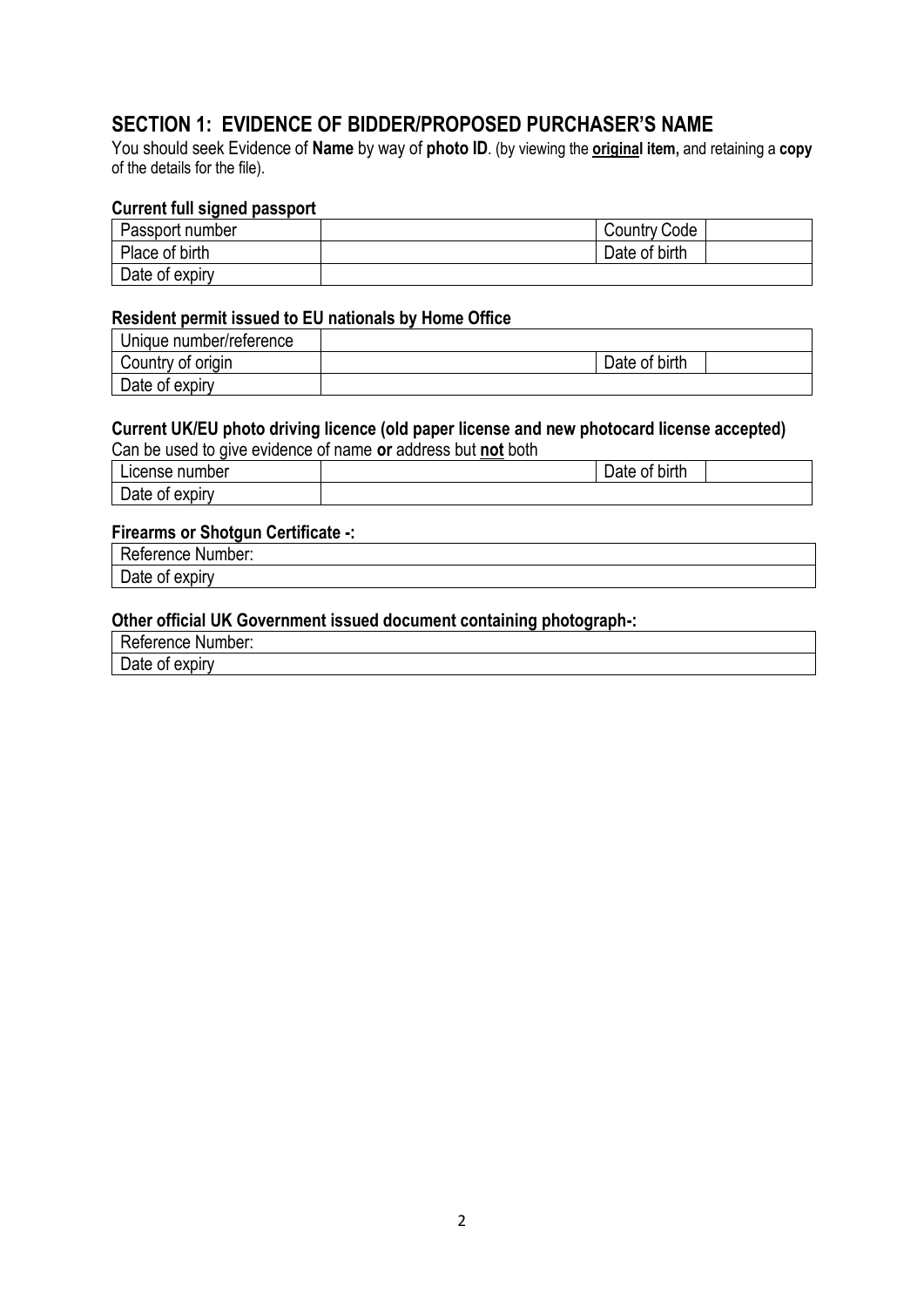# **SECTION 2: EVIDENCE OF BIDDER/PROPOSED PURCHASER'S ADDDRESS**

**Complete at least one bold option** fro**m Section 2 (**by viewing the **original item,** and retaining a **copy** of the details for the file)

# **Current UK/EU driving licence (-old paper licence and new photocard licence accepted)**

Can be used to give evidence of name **or** address but **not** both

| Licence r<br>number              | Jurrent -<br>address | es | No |
|----------------------------------|----------------------|----|----|
| -<br><b>ISSUE</b><br>0t<br>ate r |                      |    |    |

### **Current local authority Council tax bill**

| Reference/account number | Current address? | Yes. | N٥ |
|--------------------------|------------------|------|----|
| Authority                |                  |      |    |
| Document dated           |                  |      |    |

### **Most recent mortgage statement**

| Reference/account number | Current address? | $V_{ES}$ | Nc |
|--------------------------|------------------|----------|----|
| ∟ender                   |                  |          |    |
| Document dated           |                  |          |    |

# **Bank, building society or credit union statement -dated in last 3months (and not downloaded from the internet)**

| Reference/account number | Current address? | $V_{ES}$ | No |
|--------------------------|------------------|----------|----|
| Issuer                   |                  |          |    |
| Document dated           |                  |          |    |

# **Utility (not mobile phone) bill –dated in last 3 months (and not downloaded from the internet)**

| Reference/account number | Current address? | Yes I | N٥ |
|--------------------------|------------------|-------|----|
| Utility                  |                  |       |    |
| Document dated           |                  |       |    |

#### **Vehicle Registration Document**

| Reference number      | Current address? | Yes | <b>No</b> |
|-----------------------|------------------|-----|-----------|
| <b>Issued by DVLA</b> |                  | Yes | No.       |
| Document dated        |                  |     |           |

# **House or motor insurance certificate**

| Reference number | Current address': | Yes L | Nc |
|------------------|-------------------|-------|----|
| lssued by -:     |                   |       |    |
| Document dated   |                   |       |    |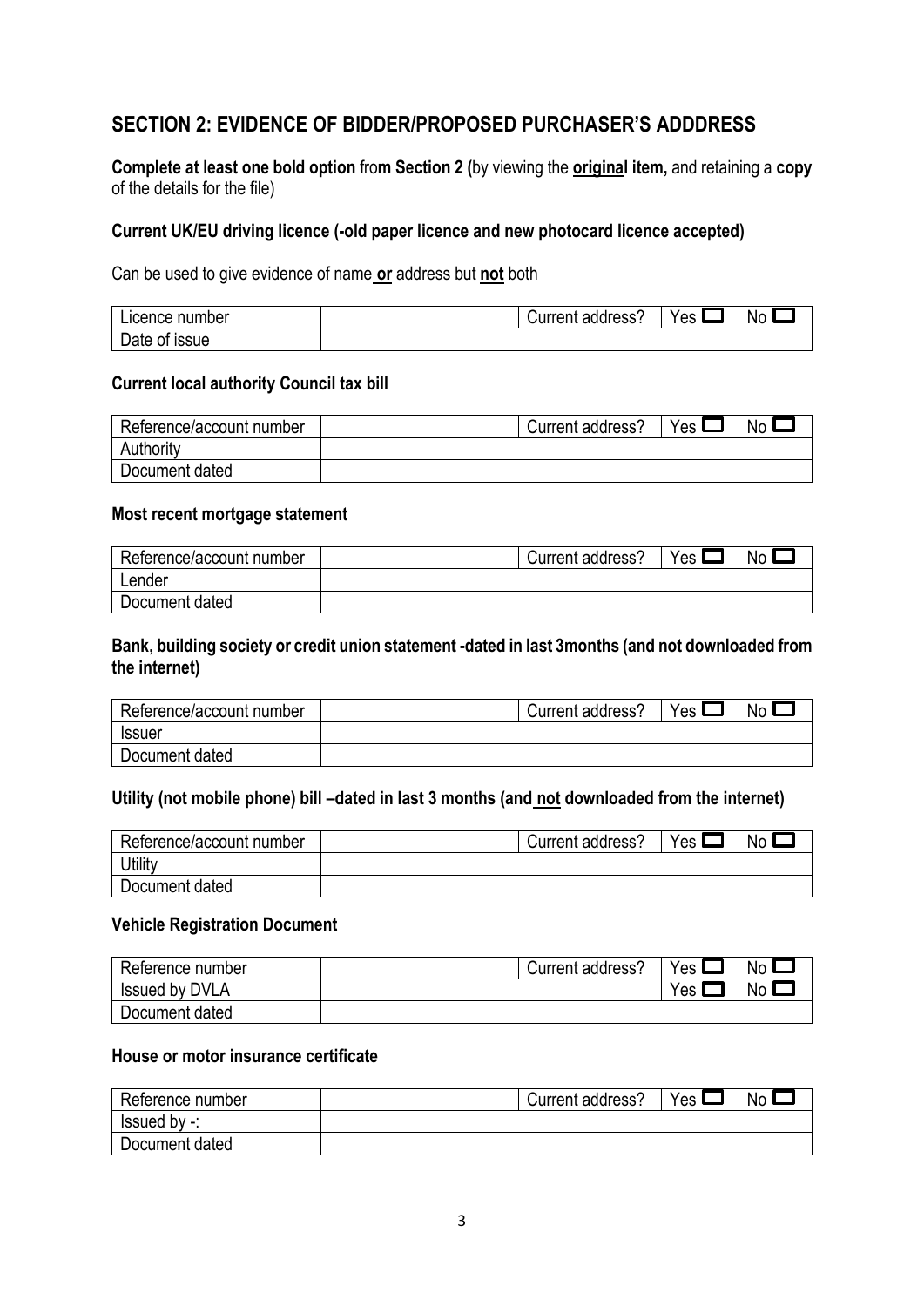# **ADDITIONAL INFORMATION REQUIREMENTS -:**

# **A. IS THE PROPERTY PROPOSED TO BE PURCHASED BY A COMPANY-YES/NO\***

# **IF YES PLEASE PROVIDE THE FOLLOWING DETAIL:**

i) the original or a certified copy of incorporation (a website search if registered with Companies House complies) with details of -

- Company Name-:…………………………………………………………….
- Registered Address-:………………………………………………………..
- Company No -:……………………………………………………………….
- Country of Incorporation-:…………………………………………………..

ii) evidence of identity & address details as listed above on two directors (with majority control) or one director (with majority control) and the company secretary.

# **B. IS IT THE INTENTION FOR THE PROPERTY TO BE PURCHASED BY A TRUST - YES/NO\***

# **IF YES PLEASE PROVIDE THE FOLLOWING DETAIL :**

- i) Document to confirm existence of Trust and the named Trustees
- ii) Evidence of identity & address details as listed above for all named Trustees

# **C.PLEASE CONFIRM THE SOURCE OF FUNDS FOR THE PROPOSED PURCHASE:**

- **PRIVATE CAPITAL HELD IN UK BANK/BUILDING SOCIETY ACCOUNT- YES/NO\***
- MORTGAGE/LOAN **-YES/NO\***
- **IF OTHER – PLEASE SPECIFY (& UNDERTAKE ENHANCED CHECKS)-: …………………... :……………………………………………………………………………………………………………**

# **IS THE BIDDER/PROPOSED PURCHASER A POLITICALLY EXPOSED PERSON\*\* (PEP) -: YES/NO\***

\*\* A "PEP" means an individual who is entrusted with prominent public functions, other than as a middle-ranking or more junior official, or family member or close associate .See Sections 35 (12) -35(15) of The Money Laundering, Terrorist Financing and Transfer of Funds (Information on the Payer) Regulations 2017**-:** <http://www.legislation.gov.uk/uksi/2017/692/regulation/35/made>

**Individuals entrusted with prominent public functions**-:

- a) **heads of state, heads of government, ministers and deputy or assistant ministers;**
- **b) members of parliament or of similar legislative bodies;**
- **c) members of the governing bodies of political parties;**
- **d) members of supreme courts, of constitutional courts or of any judicial body the decisions of which are not subject to further appeal except in exceptional circumstances;**
- **e) members of courts of auditors or of the boards of central banks;**
- **f) ambassadors, charges d'affaires and high-ranking officers in the armed forces;**
- **g) members of the administrative, management or supervisory bodies of State-owned enterprises;**
- **h) directors, deputy directors and members of the board or equivalent function of an international organisation**

**\*Delete as appropriate**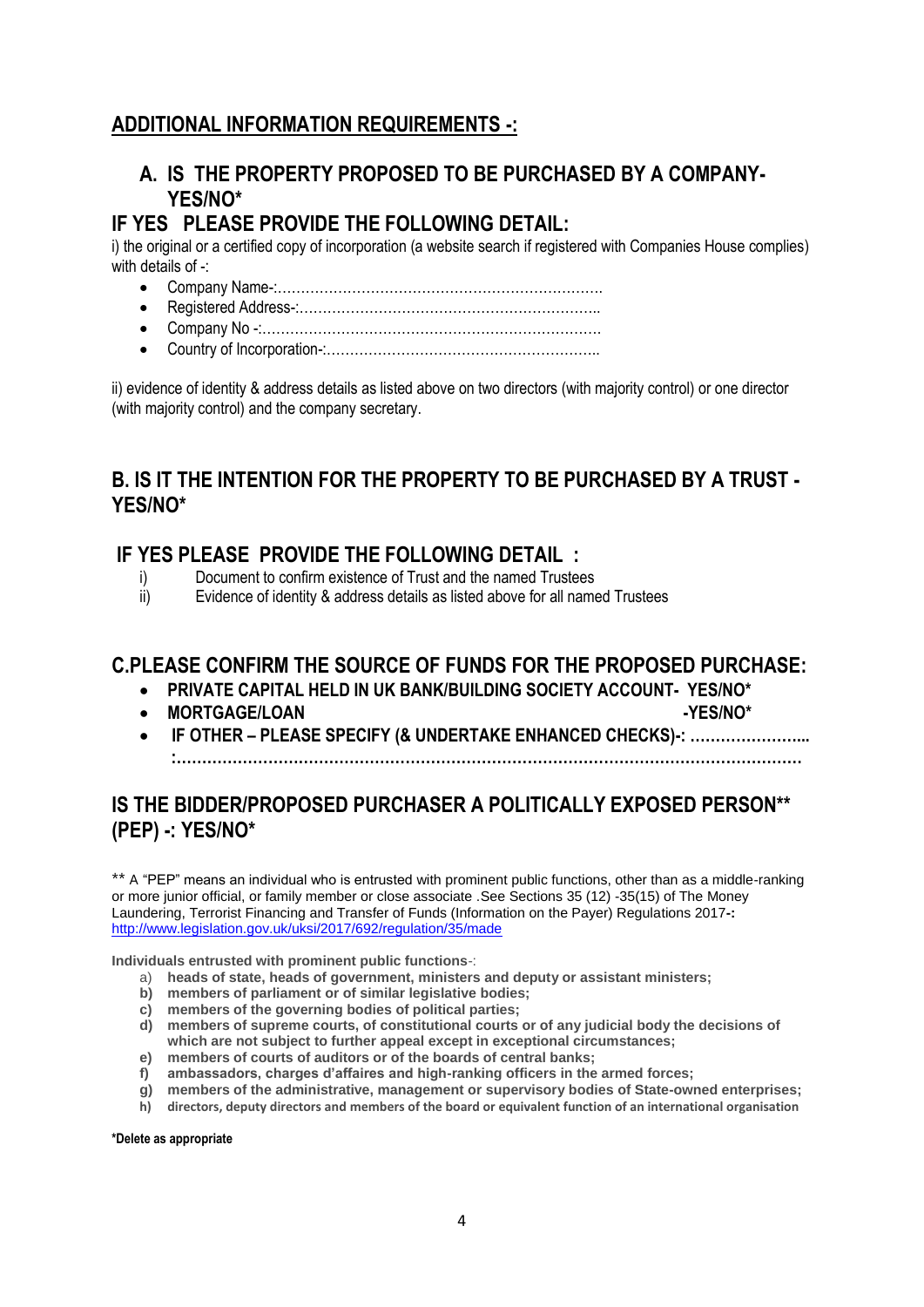#### **Auction Bidder/Proposed Purchaser Registration**

All potential bidders **&** proposed purchasers are required to register their details with DMPC prior to the commencement of the auction by completing this Auction Bidder/Proposed Purchaser Registration Form.

Registration may be carried out in person at the relevant marketing office **prior** to the day of auction. Alternatively, potential bidders/proposed purchasers will need to register in the auction room **at least 30 minutes prior** to the advertised commencement time of the auction. All registered bidders/potential purchasers will be allocated a bidding number in the auction room, which will enable them to bid.

At registration bidders/proposed purchasers will need to provide the full name(s) and address(es) of the buyer(s) for the auction contract, the bidder's details (if these are different from the named buyer(s) and the solicitor/legal representative who will be acting on behalf of the buyer(s).

Potential purchasers will also need to provide proof of identity to comply with Money Laundering, Terrorist Financing and Transfer of Funds (Information on the Payer) Regulations 2017.

Two separate proofs of identification (one for proof of identity and the other for proof of address) are required.

To enable the Agent to comply with the Regulations, the Agent must see the **originals** or receive certified copies of at least one item from **each** of the following categories:-

#### **Category 1-: Evidence of Identity**

- Current Passport
- Current UK photo driving licence
- Firearms or shotgun certificate
- Other official document containing a photograph

#### **Category 2-: Evidence of Address**

- Current local authority council tax bill or statement (for current year)
- Recent utility bill issues within last 3 months (not mobile phone bill) (downloaded internet copies are not deemed acceptable)
- Current bank or building society statement (downloaded internet copies are not deemed acceptable)
- Latest mortgage statement (downloaded internet copies are not deemed acceptable)
- House or motor insurance certificate (downloaded internet copies are not deemed acceptable)
- Current UK driving licence (if not used as proof of identity)
- Vehicle registration document

Please **do not** send originals in the post.

If certified copies of evidential documentation are to be presented, arrangements will need to be confirmed with DMPC (**in good time prior to the date of the Auction)** of identification via a Solicitor, with the detailed items having been dated and signed 'original seen' , thereon, and including the contact details of the person certifying the copies (as DMPC are also required to satisfy that the Certifier is reliable).If a good reproduction of photographic evidence of identity cannot be achieved, the copy should be certified a good likeness to the Bidder/Proposed Buyer.

#### **In the case of a Company purchase, the purchaser should provide:**

- i) the original or certified copy of incorporation (a website search if registered with Companies House complies), and
- ii) evidence of identity & address, as listed above on two directors or one director and the company secretary.

DMPC assures the proposed bidder/purchaser that, except in so far as is necessary to comply with the Agent's legal obligation, the Agent will treat the information supplied as confidential in all respects.

#### **The Auctioneer reserves the right to refuse bids where registration has not taken place and to offer the lot to an under bidder.**

#### **NB PLEASE ALSO REFER TO DMPC's CONDUCT OF AUCTION CONITIONS OF SALE**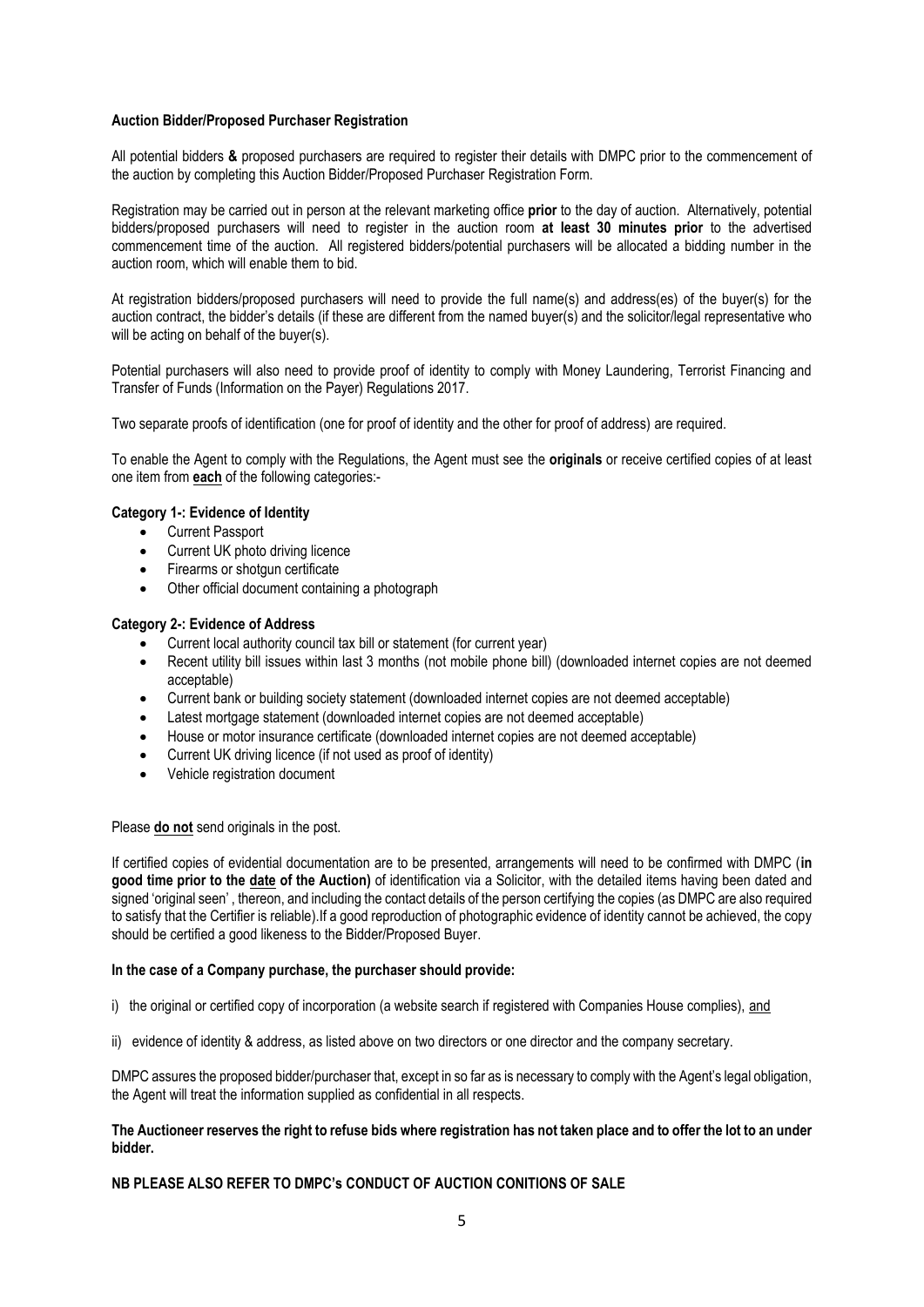



General Data Protection Regulation (GDPR)

As from the 25<sup>th</sup> May 2018 regulations to Data Protection are changing and we therefore would like to provide you with a copy of our Privacy Notice.

# **Our commitment**

We hold information about many individuals and organisations so that we can carry out our work for clients and others efficiently and economically. As an organisation we are committed to holding all information about you securely and confidentially, whether you are our client or we need to hold information about you in relation to our work for clients, in connection with other instructions we receive or for the efficient functioning of our company. The General Data Protection Regulation requires us to provide you with certain information about the information we hold and this is set out below. If you have any questions about our policies with regard to your data please direct them to our Oswestry office in the first instance.

### **Who we are**

Davis Meade Property Consultants Limited, office addresses:-

| <b>Oswestry Office</b> | <b>Colwyn Bay Office</b>           |
|------------------------|------------------------------------|
| 103 Beatrice Street    | <b>Plas Eirias Business Centre</b> |
| Oswestry               | Abergele Road                      |
| Shropshire             | Colwyn Bay                         |
| <b>SY11 1HL</b>        | Conwy                              |
|                        | <b>LL29 8BF</b>                    |

Davis Meade Property Consultants Limited is a private limited company registered in England, Company number 06897243, registered address at the Oswestry office above.

# **How we collect or obtain personal data about you**

We collect personal data about you when you provide it to us, such as when you contact us directly by email, telephone, in writing or in person. We may also receive data about you from third parties such as:-

- Family members
- **Clients**
- Other professional advisers including (but not limited to) other land agents, surveyors, solicitors, accountants
- Other providers of services to you
- Other professional bodies

and in the course of our professional activities for our clients and in connection with arbitration and other disputerelated appointments. other professional bodies etc.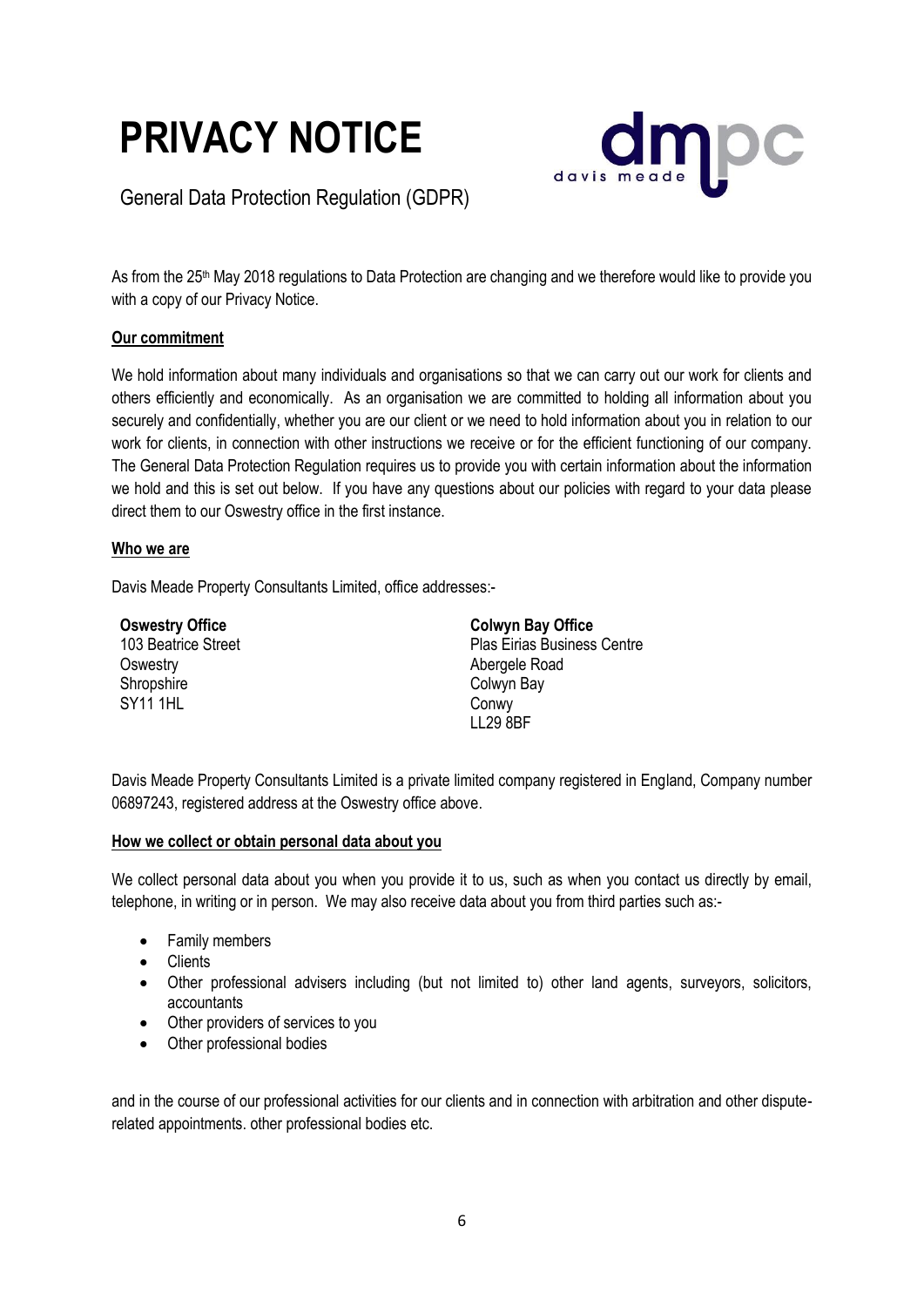The type of data we collect about you may include information such as:

- Your name
- Your address
- Your telephone number
- Your email address
- Your date of birth
- Your bank details
- Information about your business or property. The type of information we will hold will depend on the nature of the instructions we are undertaking for our client.

Data we obtain from third parties will generally be your name and contact details but may include any additional information they provide to us, including (but not limited to) any of the types of information set out in the list above.

### **Storing and Sharing your information**

Information is held within the company on secure servers and on paper files which are stored securely when not in use. All electronic equipment which may contain your personal information is protected by secure passwords with up to date software protection.

We may need to share information about you with the following people and organisations depending on the needs of the client we are working for, or other administrative and legal requirements:

- Our client, if that is not you;
- Our clients' other professional advisers and service providers;
- Regulatory authorities and bodies where required to do so. For example this may include the Royal Institution of Chartered Surveyors which regulates the work we undertake in property valuation. Money laundering regulations may also require us to share information outside the company in certain circumstances.

#### **Why we need to hold this data and for how long**

The General Data Protection Regulation requires us to identify a legal basis for holding your information and to make you aware of your rights in connection with the information we hold. The Regulation provides six lawful bases and the basis we rely on will depend on the type of work for which we hold the data. The six lawful bases provided by the regulation are:

- Consent
- Contract
- Legal Obligation
- Public Task
- Vital Interest
- Legitimate Interest

The following paragraphs provide further information in relation to different activities we undertake.

For information about our clients and potential clients we rely on the lawful bases of contract and legal obligation. This is because we have a contract to provide services with our clients, or we are in the course of preparing a contract with a view to the provision of services. We have a legal obligation to keep records of these arrangements because of continuing liabilities for this work, and with a view to any future engagements with our clients or former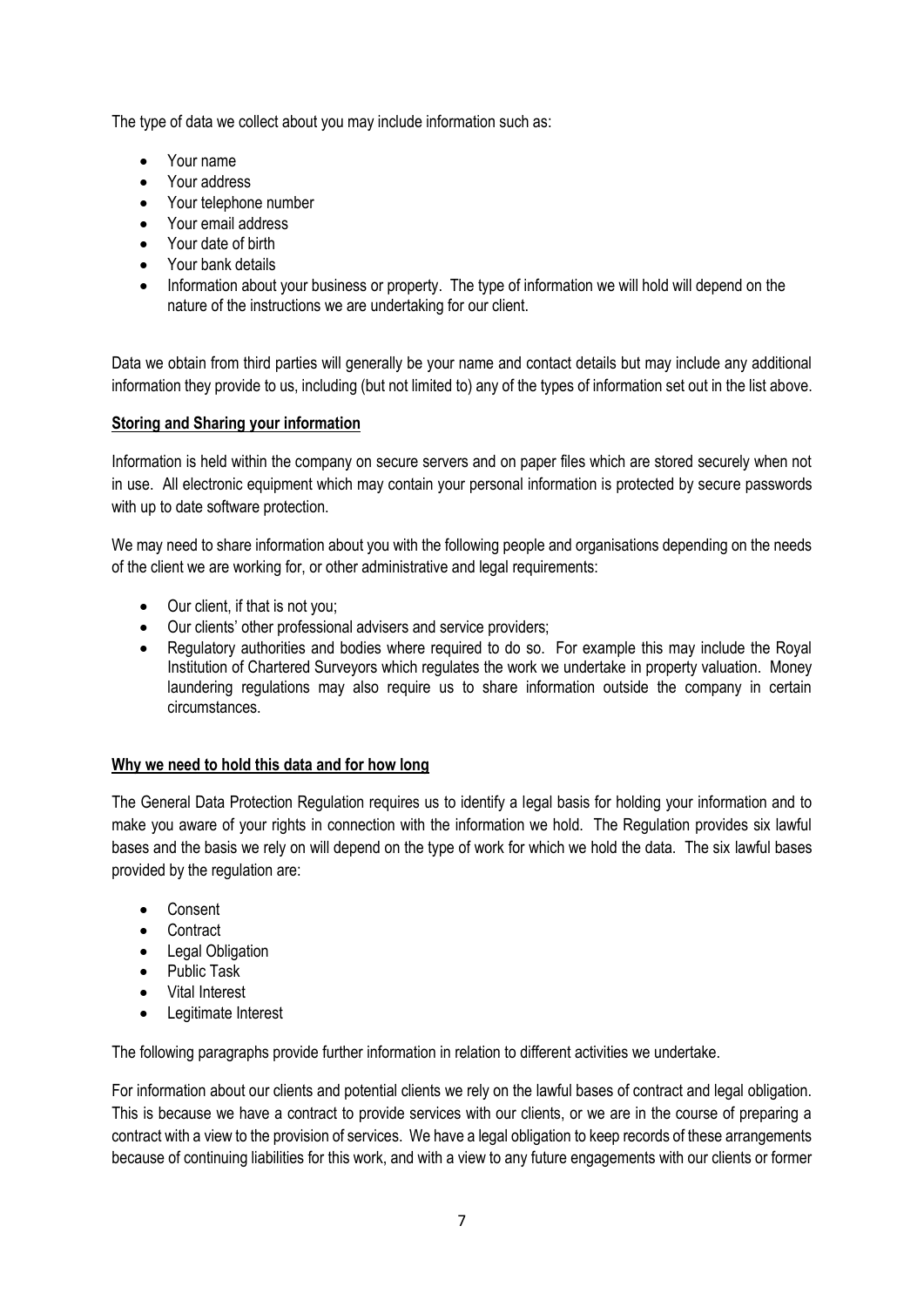clients. We also have a legitimate interest in this information with a view to the ongoing need to ensure we do not accept work which would lead to a conflict of interest between two or more clients.

We also hold information about other people in connection with the work we undertake for our clients. An example would be information about tenants of property where we are acting for the landlord of the same property. Our lawful basis for holding this information is that we have a legitimate interest in holding the information in connection with the work we are undertaking (or have undertaken) for our client. In certain circumstances we may also be legally obliged to hold this information for other statutory purposes.

We hold information about parties to a dispute where we have been appointed to resolve the dispute. Examples would include arbitration, early neutral evaluation, mediation. In these circumstances we have a legitimate interest in holding the information and may also have a legal obligation to do so.

We hold information about our staff. The need for this arises through their contracts of employment and is therefore based on the lawful basis of contract. We also have a legal obligation and legitimate interest in holding this information to ensure compliance with our obligations as an employer.

We may hold information about you even if you are not covered by any of the categories above. For example we may hold information on individuals' names, postal and email addresses and telephone numbers for marketing purposes. In some cases this information will be held with a view to providing services to you, or because we have agreed with another service provider that we will provide services to you. An example of the latter would be the initial professional advice we offer to members of the Farming Union of Wales on referral. In most cases like this the lawful basis for holding your information is Contract or Legitimate Interest.

In any other cases not identified above we hold your information on the lawful basis of Consent.

# **Transfer to other countries and automated data processing**

We do not routinely transfer information to any other countries. We use various providers of IT services, some of whom may be based in other countries. In these cases we ensure that our supplier has policies and procedures in place to ensure that information is held securely and in compliance with EU requirements. We do not undertake automated processing of personal data.

# **Criteria for retention**

We hold client-related information for a minimum of six years on our paper files, after which they may be destroyed under secure arrangements. Other than information we hold only with your consent, all other information may be retained indefinitely. We may need this information in future to avoid conflicts of interest, in relation to past employment records, in order to resolve future inquiries from previous clients and in order to support other work where historical data may be useful (for example valuations which are sometimes required based on market levels some years ago).

#### **Your rights**

You have rights under the General Data Protection Regulation. These rights include:

- The right to withdraw your consent and to erasure of information about you where this is the only lawful basis on which we hold your information;
- The right to erasure where the only basis for which we hold your information is contract. However we may nevertheless have a legal obligation to retain your information for a limited period even where you seek erasure;